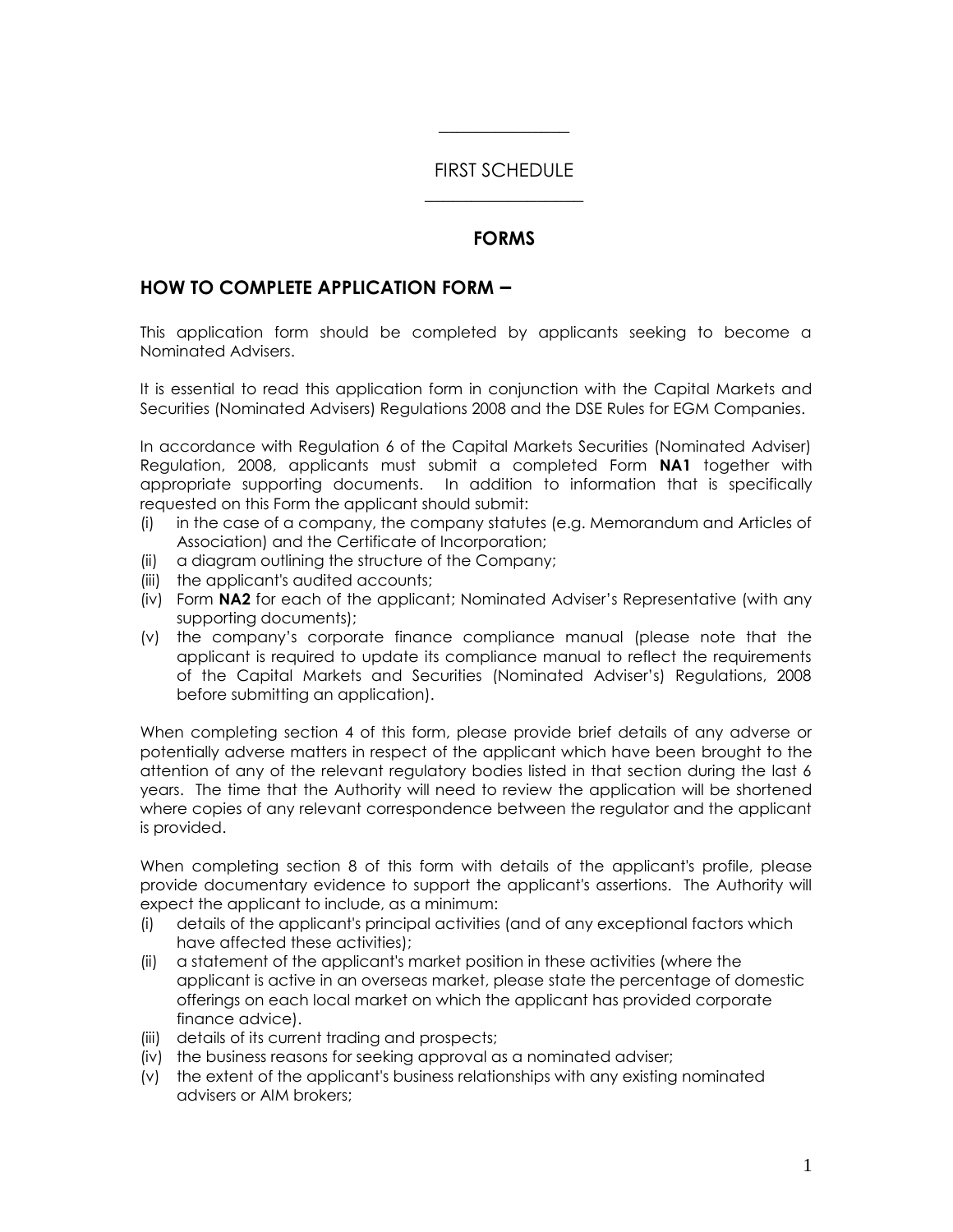(vi) details of any legal or arbitration proceedings active, threatened or pending against the applicant or any member of its group which may have a significant effect on the reputation of the applicant.

Answers must be printed in block letters or typed and all signatures must be original.

The Authority will keep confidential all information provided to it by the applicant in relation to its application, except to the extent that disclosure of any or all of the information is necessary for the exercise of its regulatory functions, or is otherwise required by law.

## **NOMINATED ADVISER'S APPLICATION FORM – NA1**

|  | Name of applicant: |  |
|--|--------------------|--|
|  |                    |  |

**Trading name** (if different):

**Address of principal place of business and registered office** (please add an additional sheet if necessary to provide addresses of all offices providing corporate finance advice)

|      |      | Address:             |
|------|------|----------------------|
| Tel: | Fax: | Post Office address: |

**2. Nature of entity e.g. limited company or partnership** (please include with the application copies of the company statutes or partnership deed as appropriate):

**If a body corporate, state the applicant's country of incorporation**:

**3. Name and position of contact at the applicant:**

**Name, qualifications and any relevant experience of the applicant's Compliance Officer:**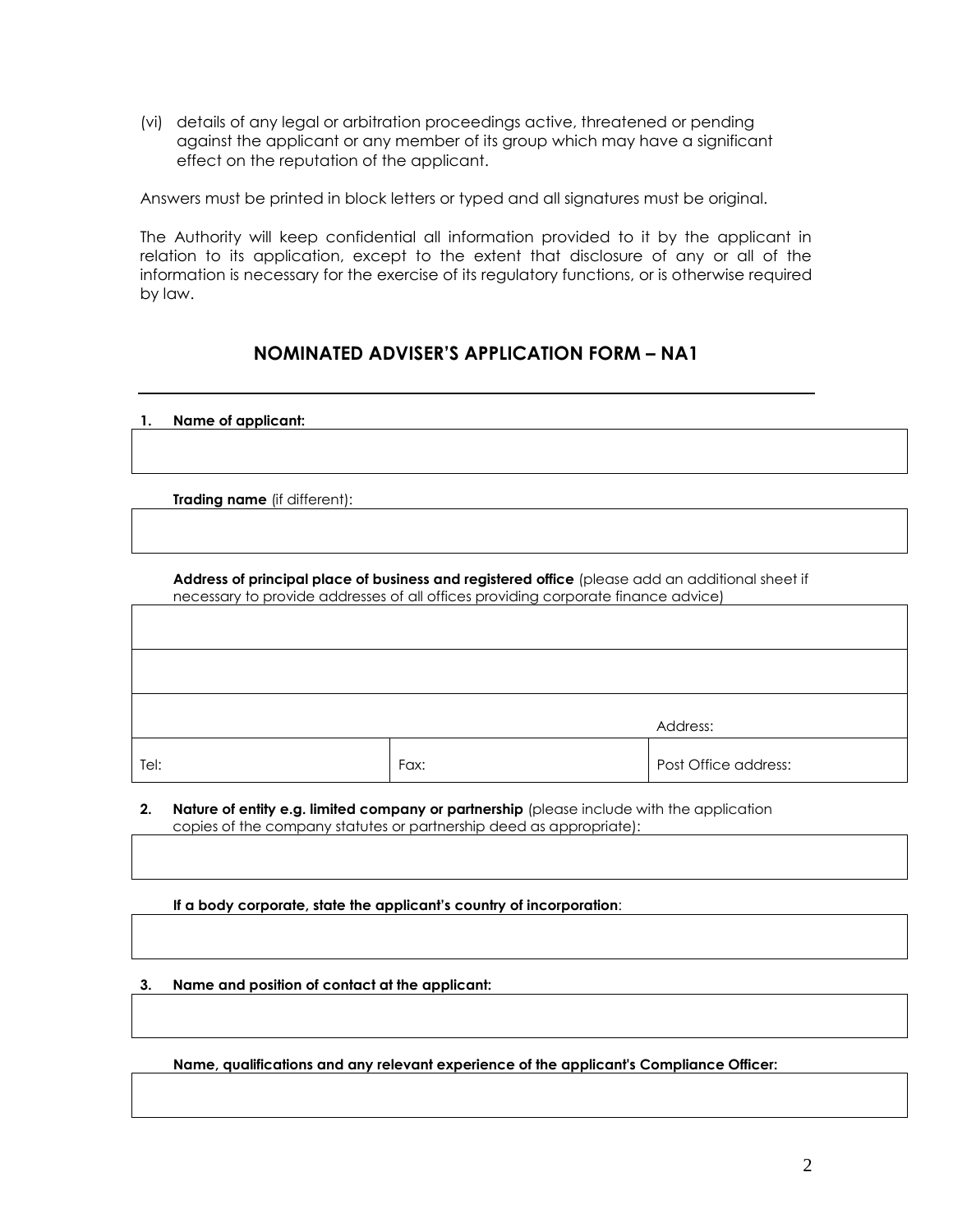**4. Please indicate all current (and any former) regulating organization(s) or recognized professional bodies, by which the applicant is regulated or of which it is (or has been) a member in all of the jurisdictions in which the applicant provides corporate finance advice.**

(Please provide documentary evidence that the applicant is regulated by such body together with the telephone number of the applicant's principal contact at each relevant body).

If appropriate, state the applicant's lead regulator:

**5. Has the applicant been operating in a principal corporate finance advisory role for at least two years? Yes/No**

**6. Describe each of the applicant's "relevant transactions" (as defined in the CMS Regulations), in which the applicant has acted in a lead corporate finance advisory role within the last two years\*.** Please provide a copy of the public document for each relevant transaction evidencing the role which the applicant has played in each case:

| Transaction: | Role performed (indicating on which "regulated<br>market" or other "major stock exchange of the<br>world" each transaction took place): | Date of Transaction: |
|--------------|-----------------------------------------------------------------------------------------------------------------------------------------|----------------------|
|              |                                                                                                                                         |                      |
|              |                                                                                                                                         |                      |
|              |                                                                                                                                         |                      |

**7. Please provide any details which the applicant wishes the Authority to take into account in assessing the commercial and regulatory performance to date of each of the applicant's client companies since the date of relevant transaction.\***

| Name of applicant's client | Client's share price at the time of<br>the relevant transaction and at the<br>date of the application: | Any regulatory issues affecting the<br>client company (Yes/No). If yes<br>please provide details on a separate<br>sheet **. |
|----------------------------|--------------------------------------------------------------------------------------------------------|-----------------------------------------------------------------------------------------------------------------------------|
|                            |                                                                                                        |                                                                                                                             |
|                            |                                                                                                        |                                                                                                                             |
|                            |                                                                                                        |                                                                                                                             |

\*Continue on a separate sheet where necessary.

\*\*The Authority may ask the applicant further questions about these clients.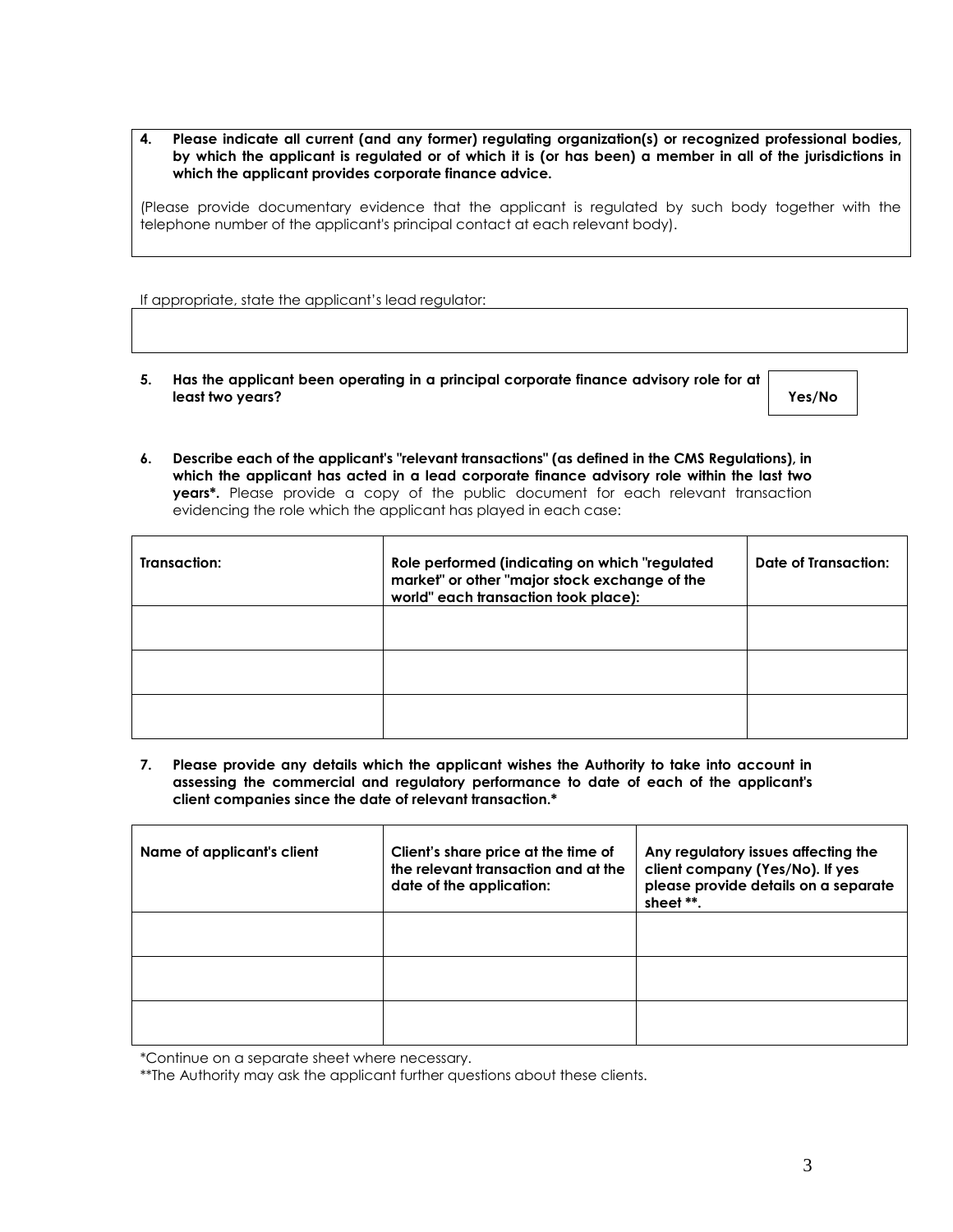**8. Please provide a full statement of the applicant's profile.** 

\*Continue on a separate sheet where necessary.

**9. Name at least four suitably qualified staff and experienced Nominated Adviser's Representative** 

| <b>Title</b> | <b>First name</b> | Surname |
|--------------|-------------------|---------|
|              |                   |         |
|              |                   |         |

- **10. State the number of staff who will be involved in an executive capacity in Nominated Adviser activities:**
- **11. Please summarize what procedures and controls are in place to ensure that personnel do not**  act beyond their proper authority? (Please provide page references to the applicant's compliance manual)

**12. Is there any other information which you think may be relevant to the Authority in considering this application? Yes/No**

If the answer is yes, please give details on a separate sheet.

13. **Nominated Adviser's undertaking** (to be signed by applicant)

#### **Name of Nominated Adviser applicant**

The above applicant hereby applies for a licence as a Nominated Adviser for the purposes of the Capita Markets and Securities (Nominated Advisers) Regulations 2008 and DSE Rules for EGM companies and if the Authority grants this licence the Nominated Adviser undertakes to comply with and discharge its responsibilities and obligations as a Nominated Adviser under the law with due skill and care, and acknowledges that the Authority may take disciplinary or other action against it as Nominated Adviser in accordance with the law.

The above applicant declares that all the information contained in this application form and otherwise supplied is complete, true, accurate and not misleading and that it has read the law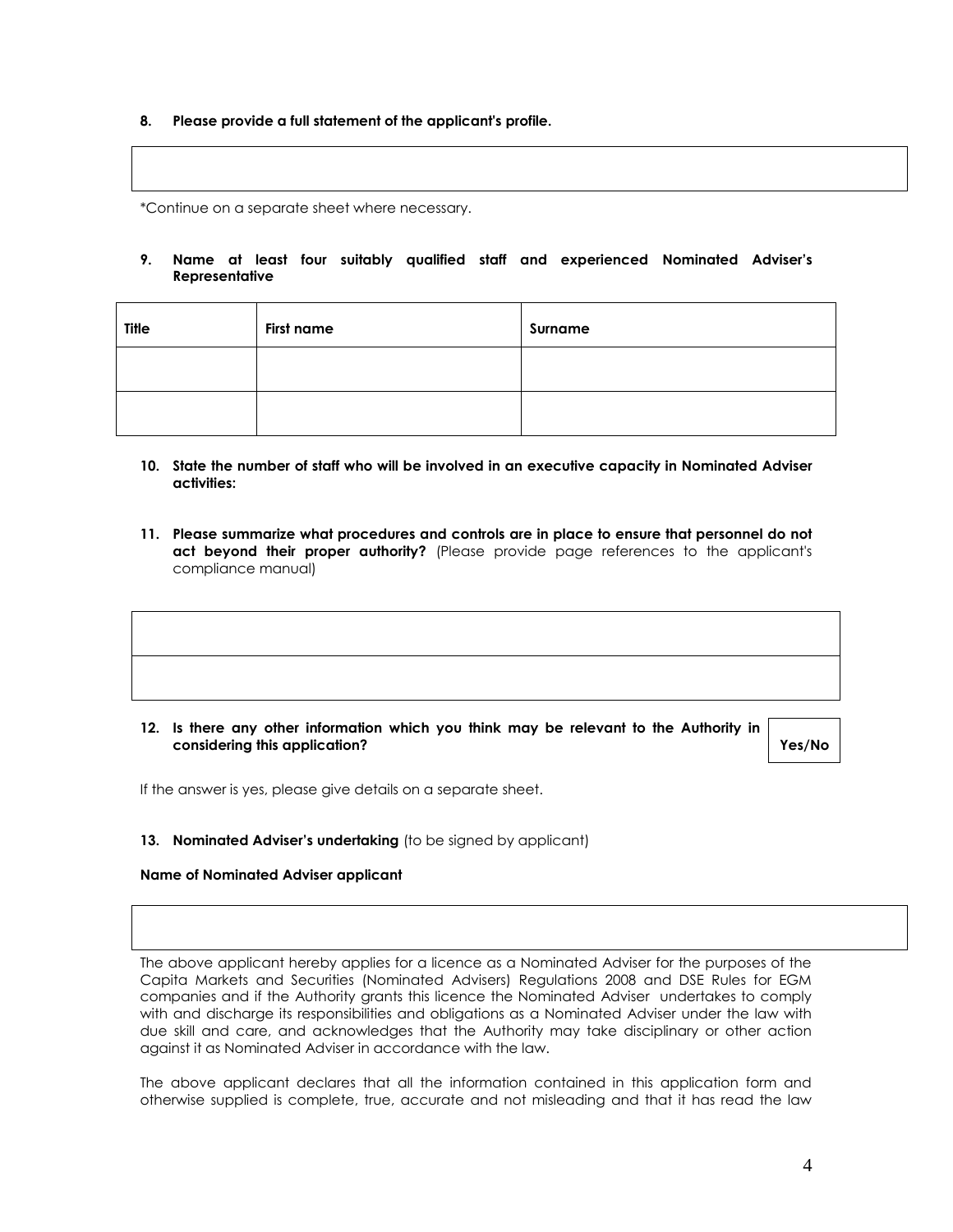relating to Nominated Advisers and believes that this application conforms to them (except as specifically notified to you in this application).

#### **This undertaking must be signed by two directors, partners or duly authorised officers of the applicant nominated adviser.**

| Signature of a partner, director or<br>duly authorized officer, for and on<br>behalf of the applicant: |  |
|--------------------------------------------------------------------------------------------------------|--|
| Name of signatories in block<br>capitals:                                                              |  |
| Date:                                                                                                  |  |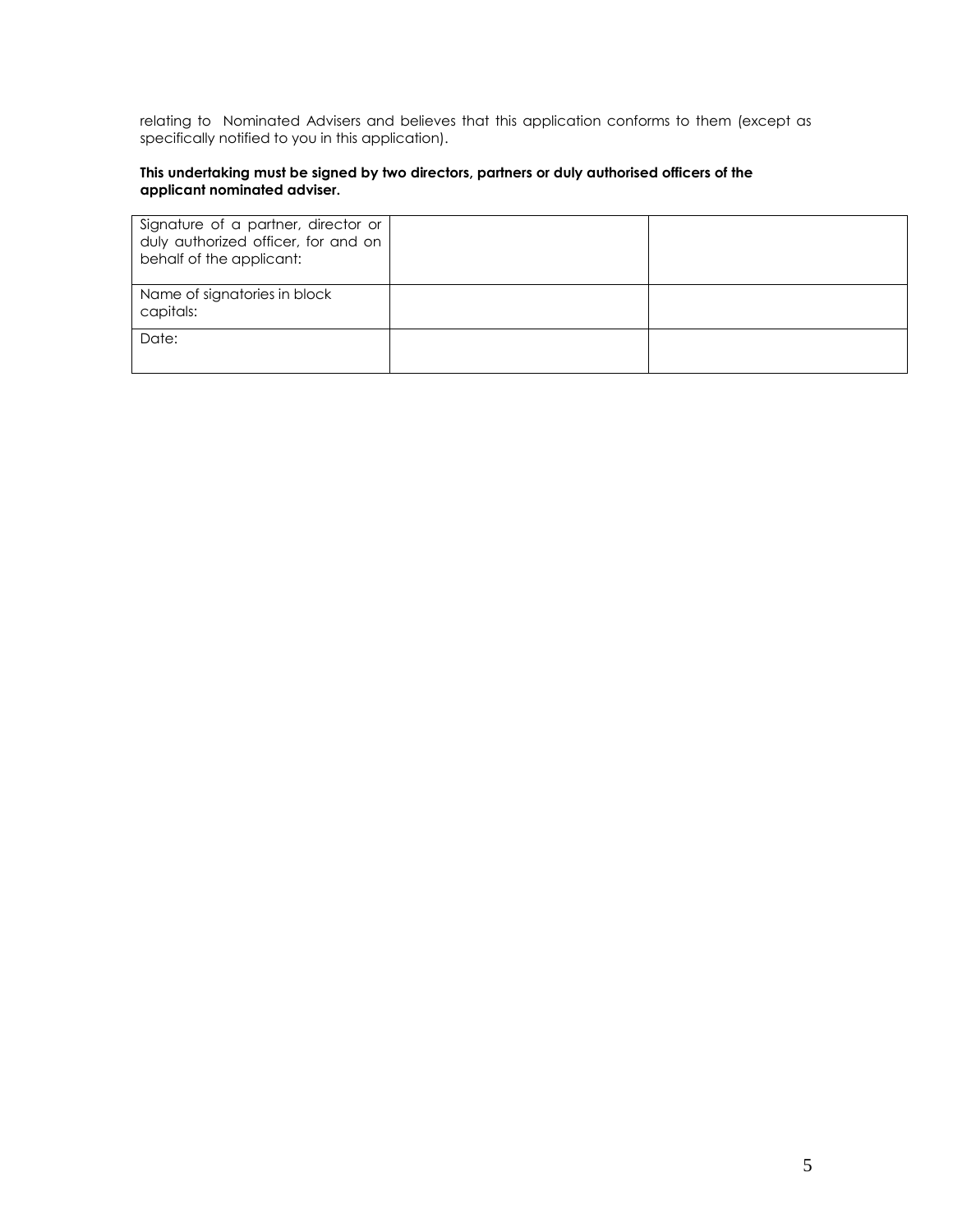## **NOMINATED ADVISERS REPRESENTATIVE APPLICATION FORM- NA2**

This Form is to be completed when:

- the NA1 Form is submitted by a Nominated Adviser applicant. The applicant shall submit a NA2 Form for each of its Nominated Adviser's Representative as defined in the Capital Markets and Securities (Nominated Advisers) Regulations 2008; and
- an executive staff member is to be registered by a Nominated Adviser's Representative.

All information provided in respect of any of the above individuals will be kept confidential by the Authority, except to the extent that disclosure of any or all of the information is necessary for the Authority to carry out its regulatory functions, or is otherwise required by law.

**1. Name of Nominated Adviser (or nominated adviser applicant):**

### 2. **Executive staff member's full name:**

#### 3. **Physical address:**

Postcode:

4. **Qualifications:**

**Provide details of any professional or business qualifications and/or memberships of any professional bodies, exchanges or trade associations obtained or applied for\*.**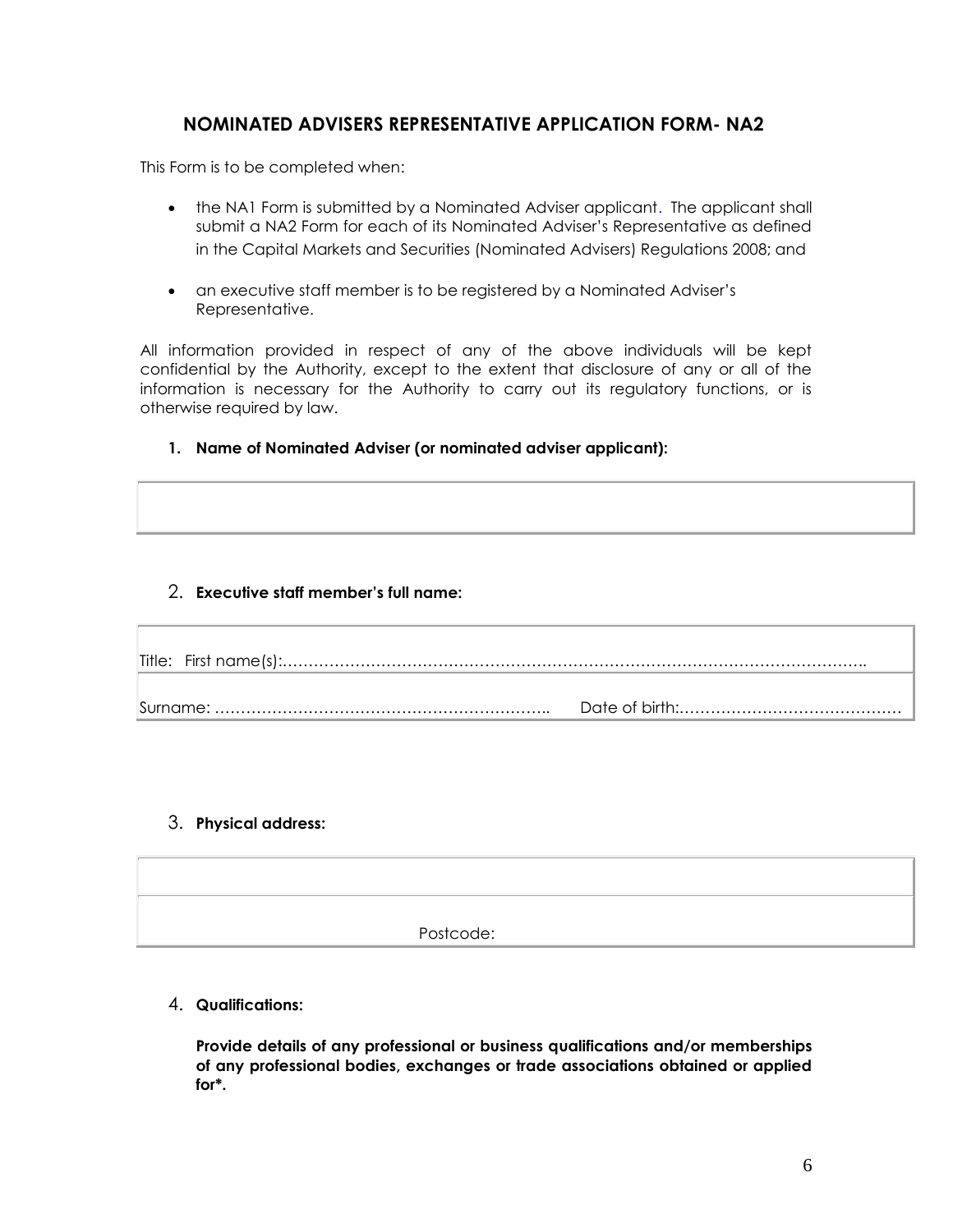### 5. **Regulatory:**

Yes No

Have you been registered as a corporate finance or financial services practitioner by any regulating organization(s) or recognized professional bodies. Please provide written evidence of such registration(s) or alternatively a brief explanation why no such registration is available or applicable in the relevant jurisdiction\*. (Please state whether you have passed, been grandfathered into, exempted or received a waiver from the General/Securities Examination.)

\*Continue answers on a separate sheet where necessary

Employment History

Provide details of your employment history (last 10 years, most recent first)\*:

| Dates from/to: | Name and address of organization: | Position held and description of<br>responsibilities: |
|----------------|-----------------------------------|-------------------------------------------------------|
|                |                                   |                                                       |
|                |                                   |                                                       |

## **7. Transaction History**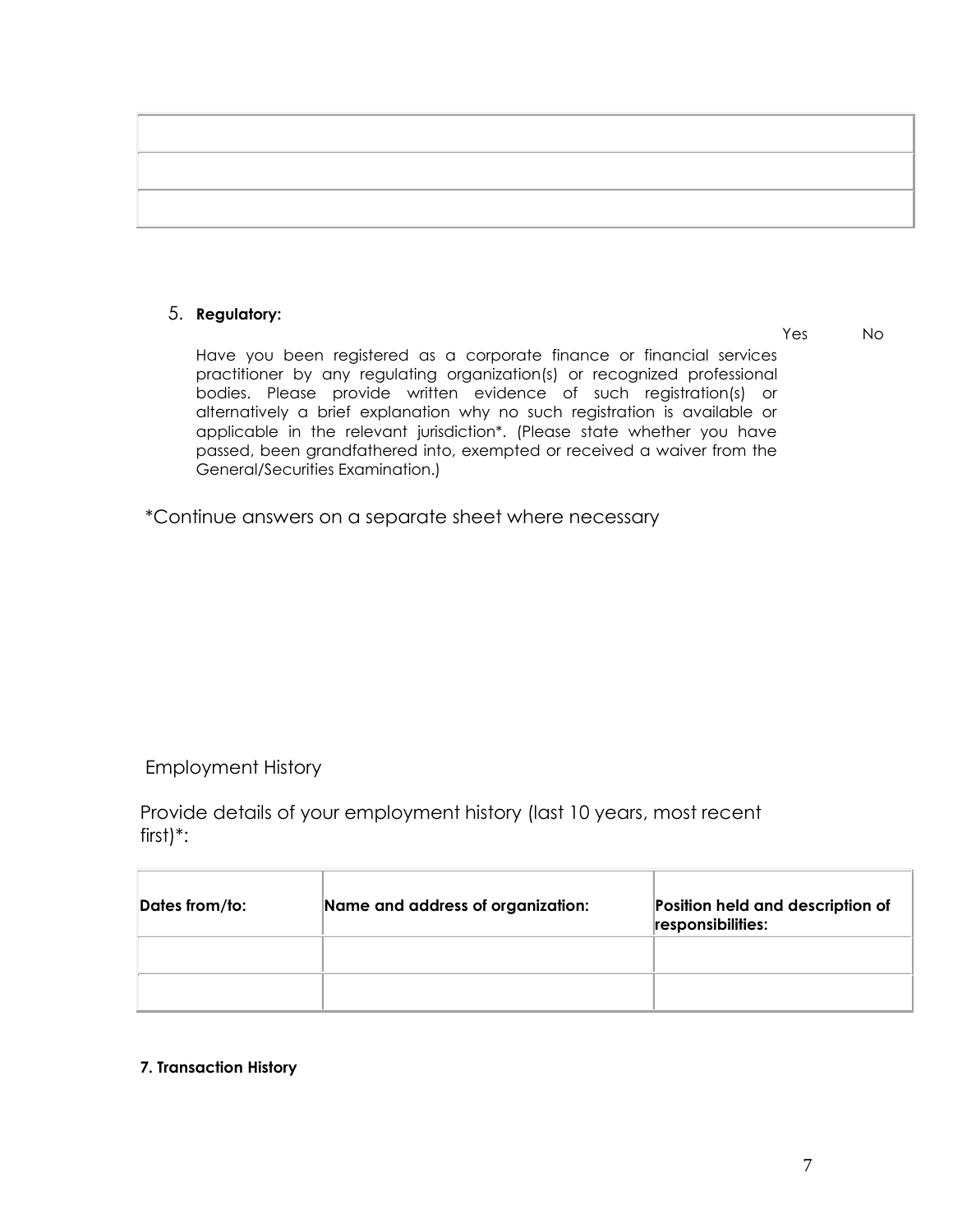Describe completed corporate finance advisory transactions undertaken including full details of the role undertaken in relation to each transaction. Copies of public documents evidencing the relevant transactions should be included with the application. If this includes equivalent experience gained while working for a previous employer, this fact must be indicated and a letter from the employer will be required confirming that you provided lead corporate finance advice on the relevant transactions. \*

| <b>Description of Transaction:</b> | Details of work undertaken by applicant: | Date of<br>Transaction: |
|------------------------------------|------------------------------------------|-------------------------|
|                                    |                                          |                         |
|                                    |                                          |                         |
|                                    |                                          |                         |
|                                    |                                          |                         |

#### **8. Declaration of executive applicant**

I declare that I have not been subject to any disciplinary action by any regulator or law enforcement agency in the context of financial services or corporate finance and save as set out in this application, I have not been disqualified by a court from acting as a director of any company or from acting in the management or conduct of its affairs and have no unspent convictions in relation to indictable offences. I declare that the information supplied is complete, true, accurate and not misleading.

Signature: ………………………………………………………………….. Date:

Name of signatory in block capitals:

#### **Declaration of the Nominated Adviser:**

I declare that the applicant is employed on a full time basis by the Nominated Adviser (or nominated adviser applicant) named overleaf and that (in relation to the transactions cited in Section 7 above which were carried out while employed by this Nominated Adviser (or nominated adviser applicant)) the applicant provided the lead corporate finance advice

Signature: Date: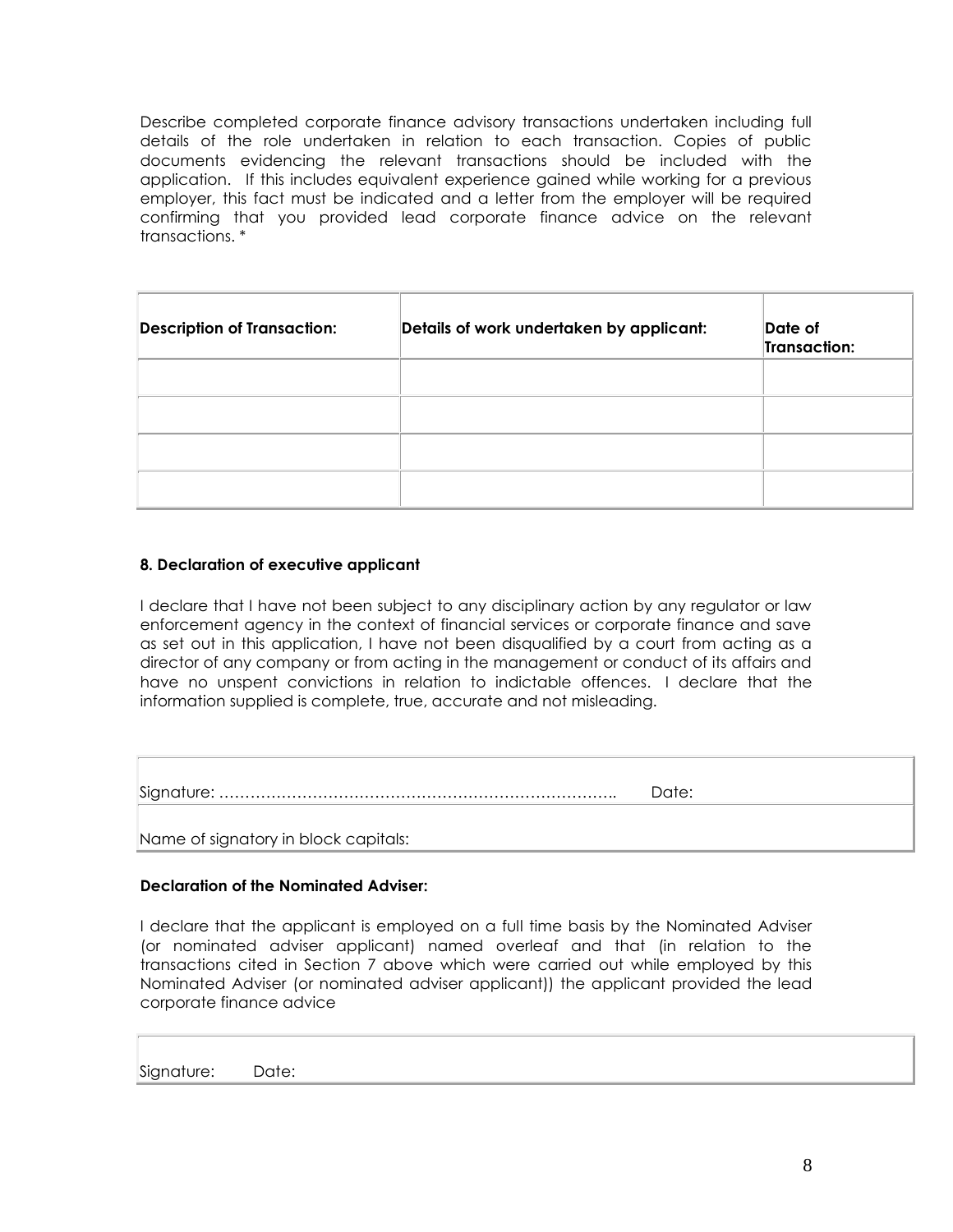Name of signatory authorised for and

on behalf of the executive's employer: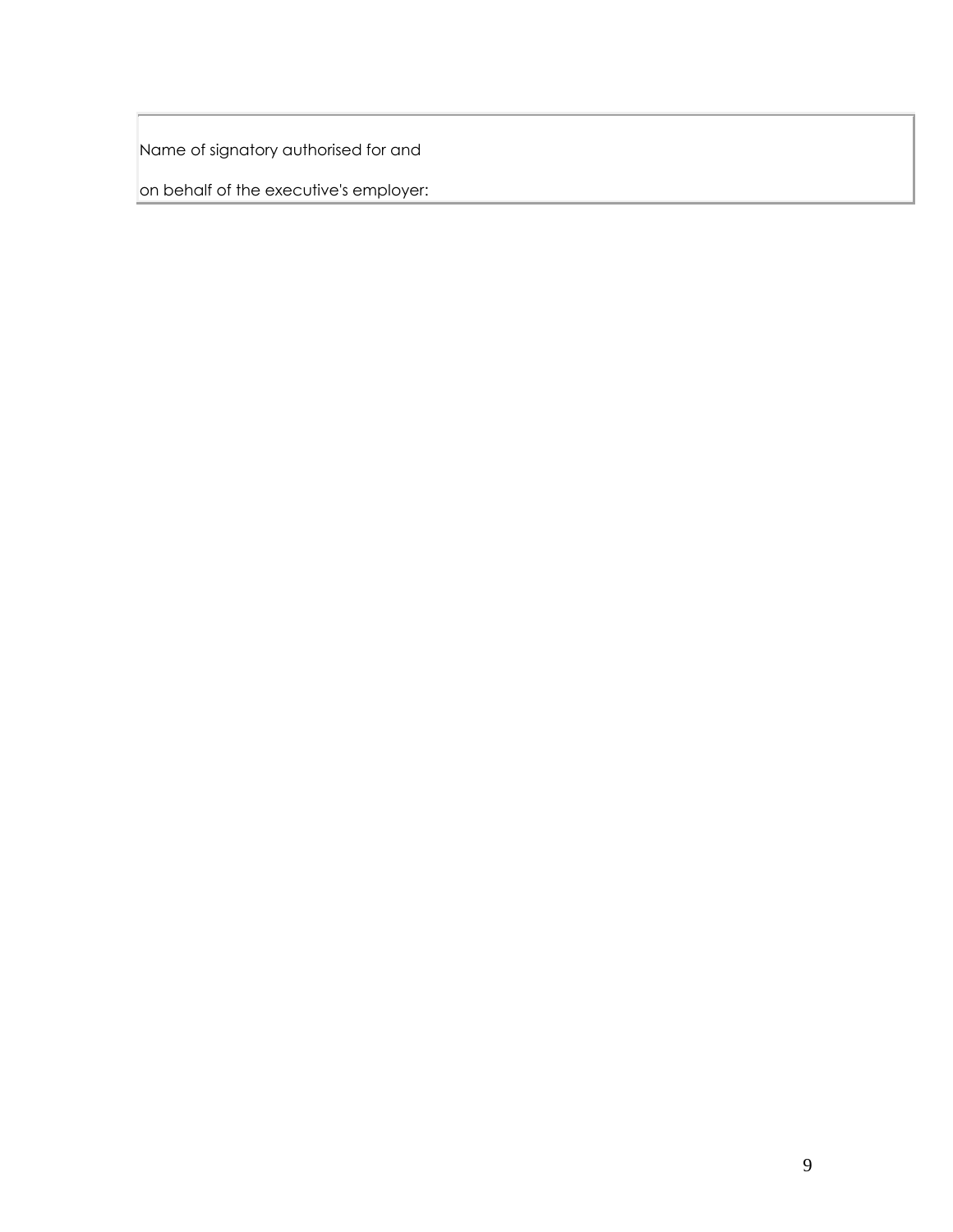## **SECOND SCHEDULE \_\_\_\_\_\_\_\_\_\_\_\_\_\_\_\_**

 $\overline{\phantom{a}}$  , where  $\overline{\phantom{a}}$ 

## *(Under Regulation 13(1))*

## **NOMINATED ADVISER'S DECLARATION**

This Nominated Adviser confirms that:

## **SECTION A**:

To the best of its knowledge and belief having made due and careful enquiry and considered all relevant matters under the Capital Markets and Securities (Nominated Advisers') Regulations, 2008 and the DES Rules for EGM Companies and in relation to this application for admission, all applicable requirements have been complied with and, in particular-

- (a) the listing document complies with Rules .......... of the DSE Rules for EGM Companies;
- (b) the requirements of First Schedule to the Capital Markets and Securities (Nominated Advisers) Regulations, 2008 have been complied with; and

# **SECTION B:**

- (a)it is satisfied that the applicant and its securities are appropriate to be listed on the EGM having made due and careful enquiry and considered all relevant matters set out in the DSE Rules for EGM Companies and the CMS Nominated Advisers) Regulations 2008 and;
- (b) the directors of the applicant have received advice and guidance (from this Nominated Adviser and other appropriate professional advisers) as to the applicant's responsibilities and obligations under the law in order to facilitate due compliance by the applicant on an ongoing basis; and
- (c)it will comply with the law as applicable to it in its role as a Nominated Adviser to this applicant.

## **NOTE:**